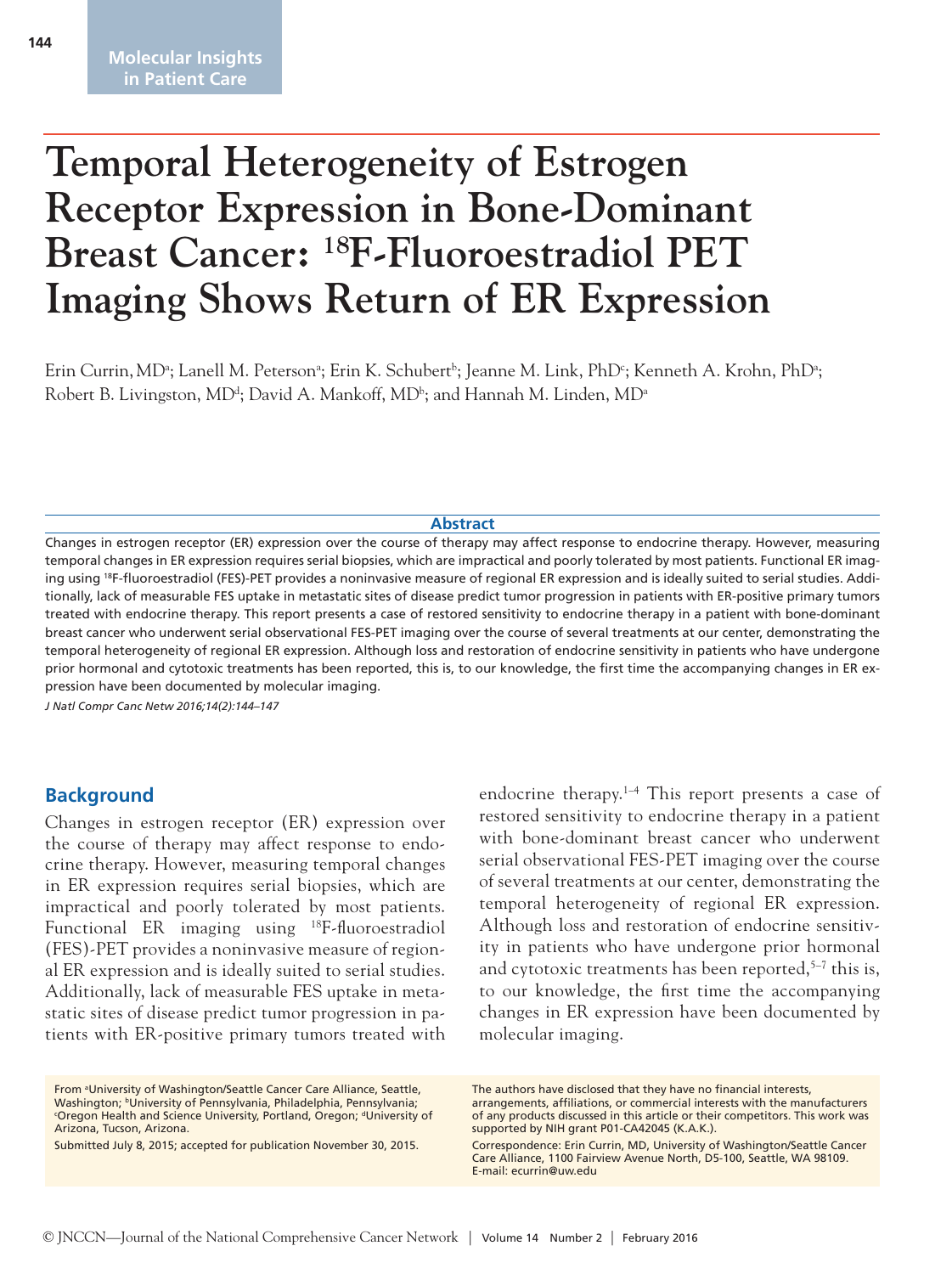### **Case Report**

A 45-year-old woman established care after receiving adjuvant treatment at an outside institution with 5-fluorouracil, doxorubicin, and cyclophosphamide (FAC) for 4 cycles, followed by autologous bone marrow transplantation using a thiotepa and cyclophosphamide conditioning regimen for a locally advanced infiltrating lobular breast cancer characterized by a 2.4-cm primary tumor, with 12 of 12 axillary lymph nodes found to be positive at initial surgery. Histopathologic analysis of the primary lesion from a modified radical mastectomy revealed Nottingham grade II/III disease<sup>8</sup> with angiolymphatic invasion. Immunohistochemistry showed ER and progesterone receptor expression to be strongly positive and HER2/neu status to be negative. Chemotherapy induced menopause, and no further adjuvant endocrine or radiation therapy was administered. The



**Figure 1.** Temporal heterogeneity of estrogen receptor (ER) expression in Bone metastasis from an ER-positive tumor. FDG-PET (acquired as part of routine clinical care) and <sup>18</sup>F-fluoroestradiol (FES)-PET images (acquired as part of an experimental imaging study) are shown side by side to illustrate the temporal changes in uptake at 4 time points, with standard uptake values (SUVs) listed: T1, before initiation of endocrine therapy; T2, after response to endocrine therapy; T3, at subsequent disease progression on endocrine therapy; and T4, at disease progression on chemotherapy, before initiation of diethylstilbestrol (DES). At T1, the arrow shows spinal metastasis at L1 with strong uptake at initial metastatic presentation by FDG-PET (A) and FES-PET (B). The patient experienced response to endocrine therapy, as shown in T2, with a notable decrease in FDG-PET (C) and FES-PET (D). The tumor then progressed on anastrozole, shown in T3, with increasing FDG uptake (E) but less prominent FES uptake (F) compared with baseline. Her disease then responded to chemotherapy clinically (with a decrease in pain and a decline in tumor markers), but eventually progressed on chemotherapy, as shown in T4, with the emergence of diffuse spinal metastasis, as shown in 2 representative lesions by FDG-PET and FES-PET (H). This indicated an increase in the tumor's capability to bind estradiol at the time of disease progression on chemotherapy, suggesting increased ER expression. The patient subsequently experienced response to salvage endocrine therapy (DES). A grayscale is included for reference, with SUV for both FDG and FES.

clinical diagnosis of recurrent and bone-dominant metastatic breast cancer was made 6 years from her primary tumor presentation based on symptoms and multiple bony abnormalities consistent with widespread metastasis shown by multiple imaging modalities (FDG-PET [Figure 1, A], bone scan, and MRI of the spine). Bone biopsy was not performed because of a lack of an accessible nonbone site of metastasis and patient refusal. She was treated with tamoxifen and bisphosphonate therapy with symptomatic improvement, with decline in tumor extent as measured by MRI and FDG-PET (Figure 1, C). Because of promising data emerging regarding aromatase inhibitors<sup>9</sup> and concern about endometrial side effects, she was switched from tamoxifen to anastrozole after a year of treatment.

The patient experienced a sustained response to endocrine therapy for 1.5 years until she began to experience increasing bone pain. New lesions were seen in the thoracic spine on MRI along with increasing tumor markers (carcinoembryonic antigen [CEA] and CA 27.29). Endocrine therapy was discontinued in favor of weekly parenteral doxorubicin and oral capecitabine (to a cumulative anthracycline dose of  $850 \, \text{mg/m}^2$ ) followed by single-agent capecitabine, and she experienced stable disease for 2 years based on imaging results and tumor marker levels. On subsequent progression (marrow, spine), treatment was switched to weekly paclitaxel and disease control was seen for 1 year, but then the tumor again progressed in bone and soft tissue, with worsening pain, increasing and diffuse bone and bone marrow involvement shown on FDG-PET (Figure 1, G) and MRI, increasing CA 27.29 and CEA levels, and refractory anemia, despite vinorelbine chemotherapy for what appeared to be marrow involvement of tumor.

Given the lack of visceral involvement and the patient's goal of disease palliation with minimal toxicity, endocrine therapy was resumed with diethylstilbestrol (DES), supported by prior experience suggesting a 30% to 40% response rate for late DES salvage therapy.<sup>10,11</sup> While on DES, the tumor marker levels declined and her anemia and pain resolved, and clinical disease control was seen for 1 year. On progression, she was treated with the combination of a steroidal aromatase inhibitor, exemestane, and fulvestrant (SERD), to which her tumor responded for more than 6 months. Her disease ultimately progressed and she eventually died.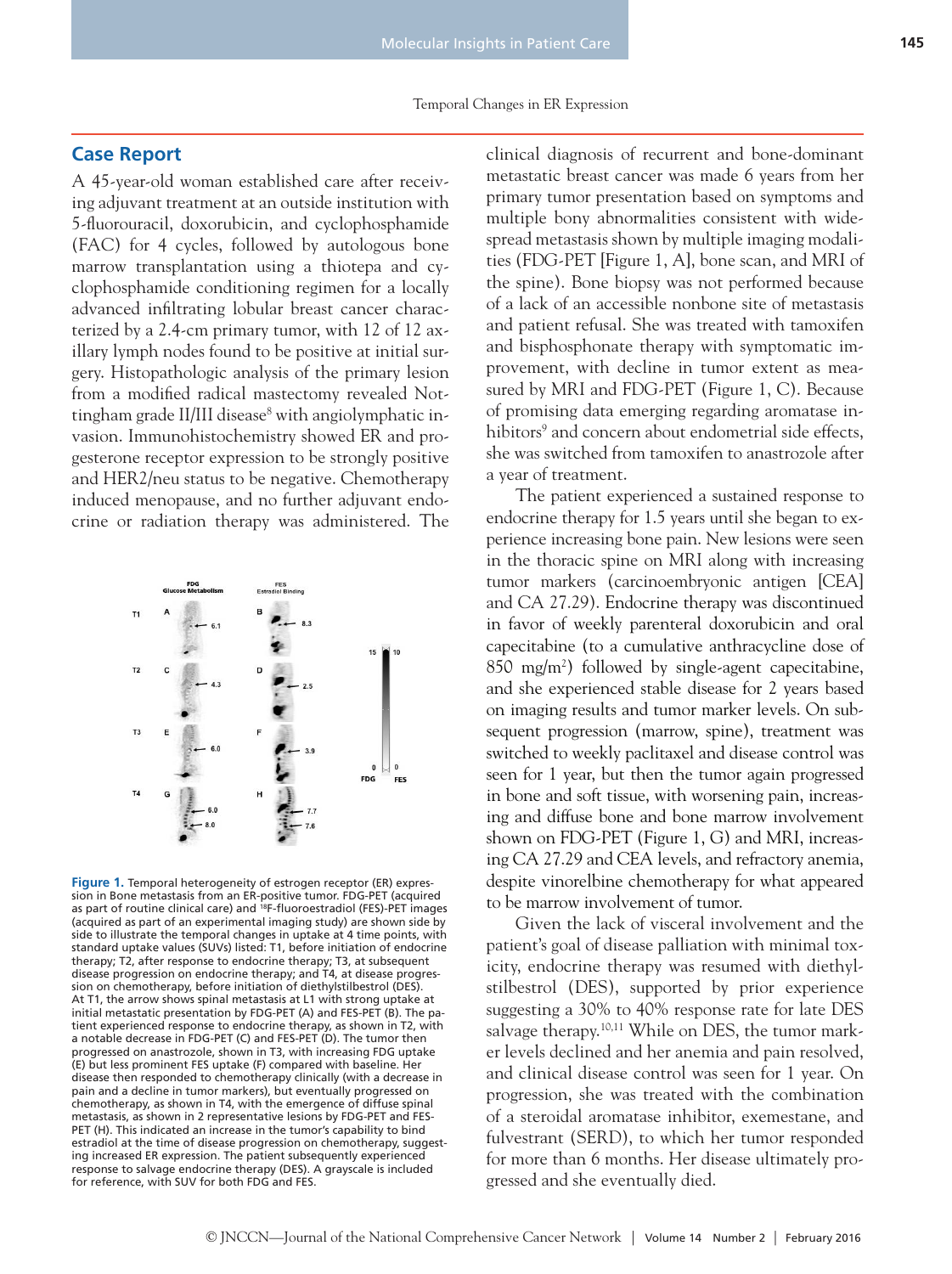Currin et al

### **Experimental Imaging**

In addition to standard diagnostic imaging, the patient participated in observational studies using experimental imaging (FES-PET) designed to measure regional ER expression and its changes with treatment.12 We and others have shown that FES-PET provides quantitative estimates of regional ER expression that correlate with measures of ER expression by in vitro assay of biopsy material.<sup>13,14</sup> FES-PET imaging was paired with FDG-PET studies to identify areas of active tumor. As shown in Figure 1, metabolic activity of spinal metastasis is depicted at 4 time points over 5 years: T1, before initiation of endocrine therapy; T2, after response to endocrine therapy; T3, at subsequent disease progression on endocrine therapy; and T4, at disease progression on chemotherapy, before initiation of DES. Notably, the patient had discontinued tamoxifen for more than 50 days before image T2, and was off of granulocyte colony-stimulating factor (G-CSF) for more than 30 days before image T4. At T1, the arrow shows spinal metastasis at L1 with strong uptake by FDG-PET (left, A, maximum standard uptake value [SUV] 6.1) and FES-PET (right, B, maximum SUV 8.3). The patient experienced response to endocrine therapy with a notable lack of FDG (left, C, maximum SUV 4.3) and FES (right, D, maximum SUV 2.5) uptake at T2, indicating reduction in tumor activity. The tumor then progressed on anastrozole (T3) with increasing FDG uptake (left, E, maximum SUV 6.0) but less-prominent FES uptake (right, F, maximum SUV 3.9) compared with baseline (T1). The tumor then responded to chemotherapy, but eventually progressed on chemotherapy (T4), with the emergence of diffuse spinal metastasis as shown by FDG-PET (left, G, maximum SUV 6.0), and diffusely high uptake on FES-PET (right, H, maximum SUV 7.7). This indicated an increase in the tumor's capability to bind estradiol at progression on chemotherapy, suggesting increased ER expression. The patient subsequently experienced a response to salvage endocrine therapy.

## **Discussion**

Before her initial metastatic treatment, sites of bony disease showed high FES uptake, indicating robust ER expression. With successful endocrine therapy, both FDG and FES uptake were lower, indicating tumor regression. At the time of progression on an aromatase inhibitor, FDG uptake again increased; however, FES uptake at the same site was both qualitatively and quantitatively lower than it had been before the initiation of endocrine treatment, suggesting lower ER expression. Finally, after progression on sequential chemotherapy, both FDG-PET and FES-PET showed high uptake diffusely in bone and marrow, indicating active disease with high ER expression. These images show, quantitatively and qualitatively, the presence, decline, and then recrudescence of ER expression in this heterogeneous breast cancer.

Observational experimental imaging studies to measure regional ER expression over the disease course suggest a possible mechanism for clinical findings. The emergence of endocrine resistance was accompanied by an apparent decrease in FES uptake compared with studies before endocrine therapy, and suggested a relative loss of ER expression. Interestingly, images acquired after response and then progression showed high FES uptake at all sites of disease, suggesting a reemergence of disease with high ER expression. One hypothesis to explain these findings is that the treatments selected for a particular phenotype. Endocrine therapy would select for cells with lower ER expression, which are more likely to be hormone-independent. On the other hand, some studies have suggested that ER-expressing cancers may be less sensitive to cytotoxic chemotherapy,<sup>15</sup> which would select for cells with high ER expression.

In this case report, the imaging studies were observational and not used for treatment decisionmaking. Nevertheless, these results confirm temporal heterogeneity of ER expression over the course of systemic treatments and show the unique capability for molecular imaging methods to assess change in regional ER expression in breast cancer, which merits further study.

#### **References**

- **1.** van Krutchen M, de Vries EG, Brown M, et al. PET imaging of oestrogen receptors in patients with breast cancer. Lancet Oncol 2013;14:e465–475.
- **2.** Linden HM, Stekhova SA, Link JM, et al. Quantitative fluoroestradiol positron emission tomography imaging predicts response to endocrine treatment in breast cancer. J Clin Oncol 2006;24:2793–2799.
- **3.** Dehdashti F, Mortimer JE, Trinkaus K, et al. PET-based estradiol challenge as a predictive biomarker of response to endocrine therapy in women with estrogen-receptor-positive breast cancer. Breast Cancer Res Treat 2009;113:509–517.